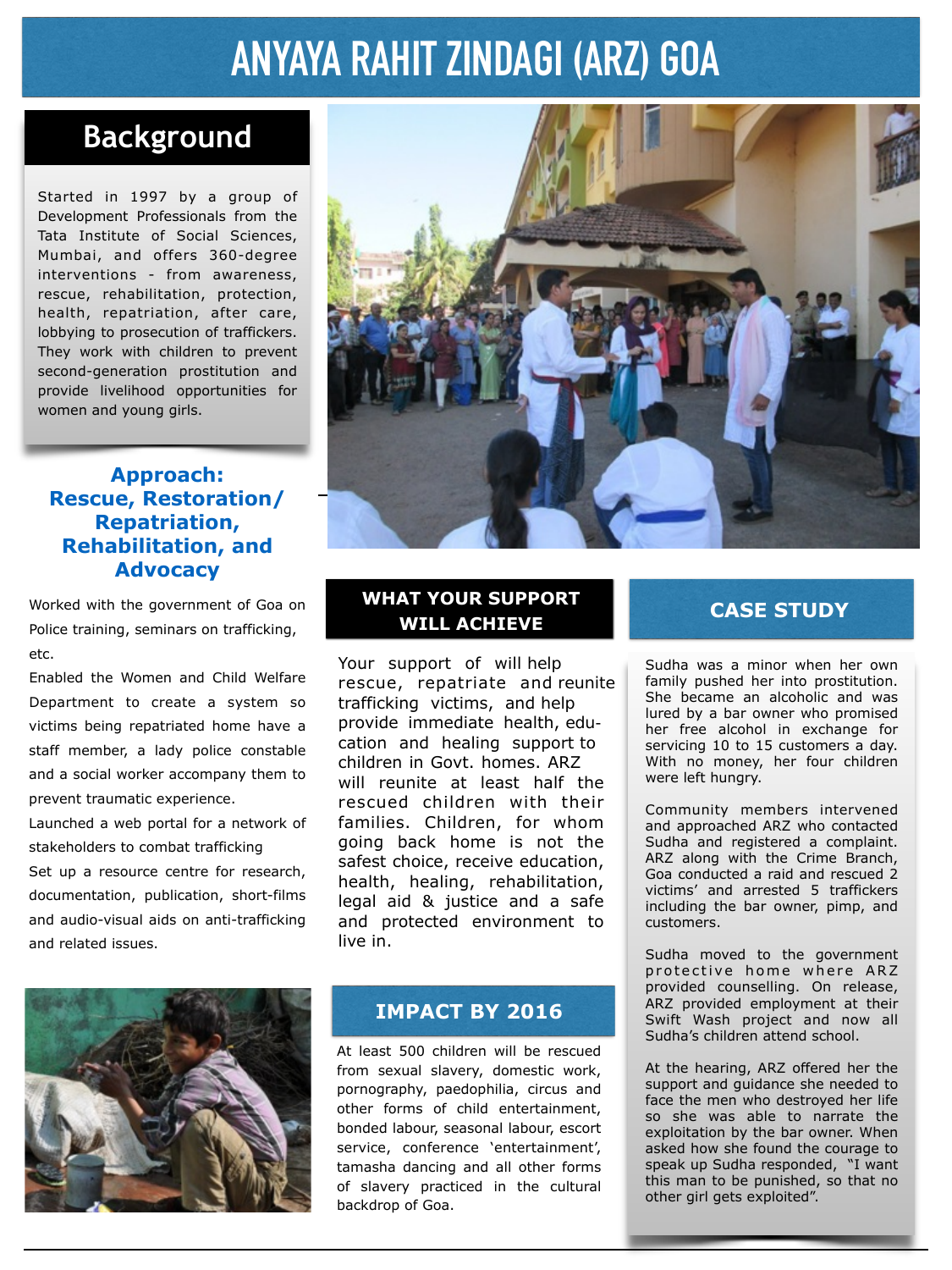## **ODANADI, MYSORE**



## **Background**

Started in 1992 by two journalists turned social activists, Stanly KV and Parashuram ML, Odanadi runs a relentless campaign to expose and curb the flesh trade and has emerged as a leading and powerful voice advocating the cause of sexually exploited women in India. They work towards rescue, rehabilitation, reintegration and empowerment of trafficked women and children.

#### **IMPACT SO FAR**

Set up the Manavi Institute of Bakery Management, managed by rescued survivors and women who are at high risk of being trafficked into slavery

50 women trained under the master baker. The bakery has committed bulk orders from two agencies, a hotel and a yoga ashram.



#### **WHAT YOUR SUPPORT WILL ACHIEVE**

Your support will help set up a a commercially viable bakery enterprise, managed by rescued survivors themselves.

#### **Prevention, rescue, restoration & rehabilitation**

Work ceaselessly to raise awareness of human rights violations by advocating to policy makers, the judiciary, the police and other state actors.

Initiated community vigilance committees to help increase the resilience of the most marginalised and vulnerable members of society

Runs the Odanadi Home for young boys and girls rescued from bonded labour and sexual slavery for their long term loving care and protection.



#### **IMPACT BY 2016**

At least 50 women trainees will transform into entrepreneurs, managing all the key functions of baking, quality control, inventory, staffing, delivery etc. The bakery production will expand too. Rescued survivors and women from poor communities will interact closely in an environment of equity and dignity.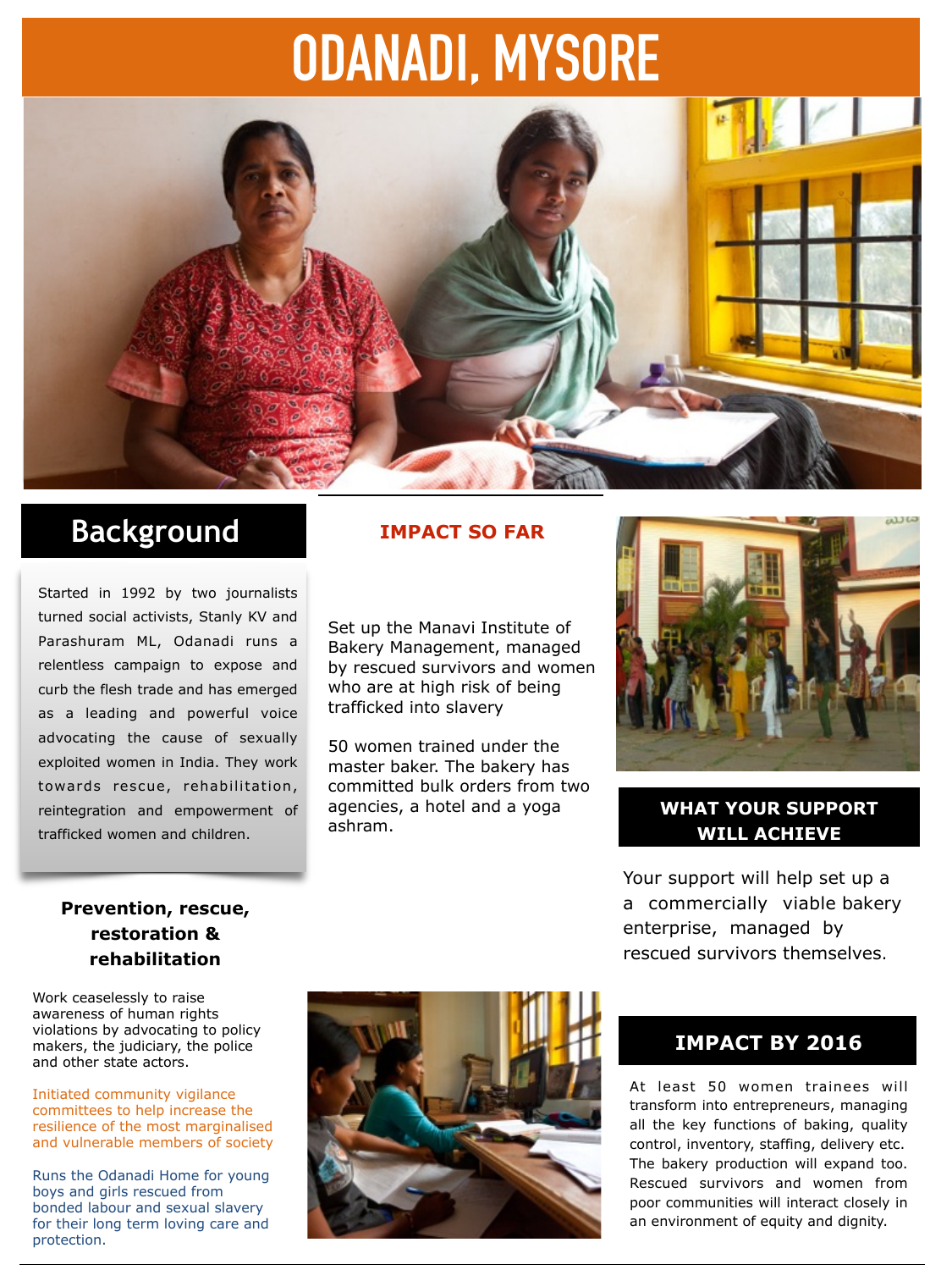## **PRERANA, MUMBAI**

## **Background**

Prerana works to end second generation prostitution and to protect women and children from the threats of human trafficking by defending their rights and dignity, providing a safe environment, supporting their education and health, and leading major advocacy efforts. The sheer number of children born in the red light area who are forced into an inescapable future in the flesh trade is disheartening. In response, Prerana pioneered several pathbreaking interventions, piloted them, evolved a success story out of each intervention, and disseminated them for wide mainstreaming.



#### **Prevention,Justice and Advocacy**

Provided protective and developmental inputs directly to 10,000 children and worked indirectly with 15,000 children born to women in the red light area

#### Worked with 30,000 prostituted women

Covered over 5,000 police officers and personnel through sensitization and training programmes

Provided victim assistance services and post rescue operation inputs to 750 children rescued from brothels Provided legal aid to 2,250 children

Conducted training programs for over 300 civil society organizations

#### **WHAT YOUR SUPPORT WILL ACHIEVE**

Your support will strengthen a pioneering project that keeps children of prostitutes safe at night, educated during the day, and a chance of a real childhood.



#### **IMPACT BY 2016**

More than 500 children will receive formal education, health care for chronic diseases (HIV, TB etc), nutrition, a safe night shelter and real childhood experiences. They could become doctors, pilots, teachers, designers, chefs and IT programmers, normal citizens free from a world of violent abuse and sexual exploitation.

#### **Prerana's path-breaking model**

Has influenced government policy that incorporated this model into the first National Policy against child trafficking - Plan of Action

Been acknowledged as a best practice and been invited to present to the UN General Assembly Congress as 'Best Practice model'

Seen as replicable and has been shared with NGOs from India, Nepal and Bangladesh